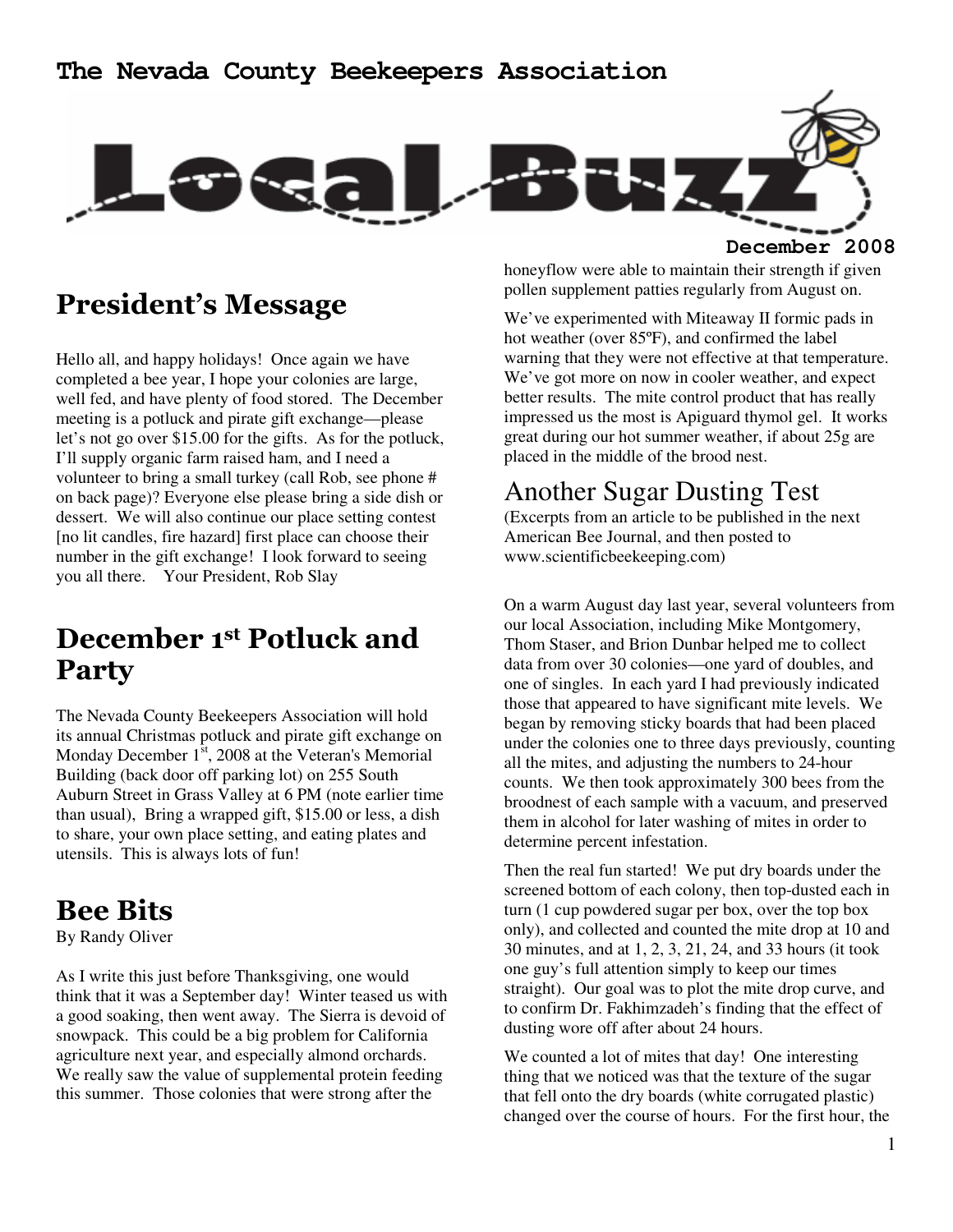sugar looked just like the powder that comes out of the sack, and the mites were all mature, dark, active, and undamaged. After a few hours, the fallen sugar begins to look more like granular clumps. By 21 hours, the sugar falls in little rods, and the mites are frequently immature or well chewed. This is likely due to a shift from the drop of phoretic mites back to mites emerging from the brood, or perhaps it has something to do with the change in sugar consistency allowing the bees to catch some mites.

Sugar dusting continues to increase mite drop above the natural mite fall baseline level for about 24 hours (Fig. 4), by which time it has returned to normal. In this trial, the total dusted mite drop over 24 hours was about 5 times natural mite fall for doubles, and 6.3 times for singles.

Most of the action after top dusting takes place quickly—within an hour for single story colonies, and by three hours for doubles. Of great interest was the difference in variability of percent drop between doubles and singles—singles were consistent; doubles hugely variable. This observation may have to do with how the frames are aligned in doubles. Sugar can get trapped on the lower top bars when the bee spaces are not stacked vertically. This would at least delay the dusting of bees in the lower box.



Figure 5. An enlarged view of the first three hours of the above graph. The first hour is shown for singles  $(n = 9)$ , 3hrs for doubles  $(n = 17)$ . Note that mites dropped much more quickly in singles, with 80% of the total drop occurring by the end of the first hour. In doubles, less than 70% of the total had dropped by 3 hours. And yes, these are actual mean data points—I'm as surprised as anyone that they made such smooth curves!

### A test of the "gold standards"

There are two "gold standards" for determining mite infestation level—an alcohol wash of about 300 bees from the broodnest, and a 48-hour stickyboard count of natural mite fall, adjusted to 24 hours. Surprisingly, when we compared the two for our test colonies, there was virtually no correlation between the two (Fig. 7)!



Figure 7. Correlation between two sampling methods to determine varroa infestation level—alcohol wash of 300 bees, and 24-hour natural mite fall onto a stickyboard. Note that there was virtually no correlation between the two methods in this test. This was a distressing surprise, since these two methods are considered to be "gold standards"! However, we did find that there was a rather good correlation between the alcohol wash and the 24-hour dust drop (Fig. 8).



Figure 8. Plot of total 24-hr mite drop after top dusting vs. infestation level as determined by an alcohol wash of 300 bees from the broodnest. This graph includes data from both singles and doubles. These results indicate that sugar dusting can provide an accurate assessment of mite infestation level perhaps more accurate than the alcohol wash.

Even the 10-minute dusted drop demonstrated a moderately robust correlation with the alcohol wash infestation level (Fig. 9). The question that I then ask is, Which is actually more accurate—the dust drop (which samples the entire colony) or the alcohol wash (which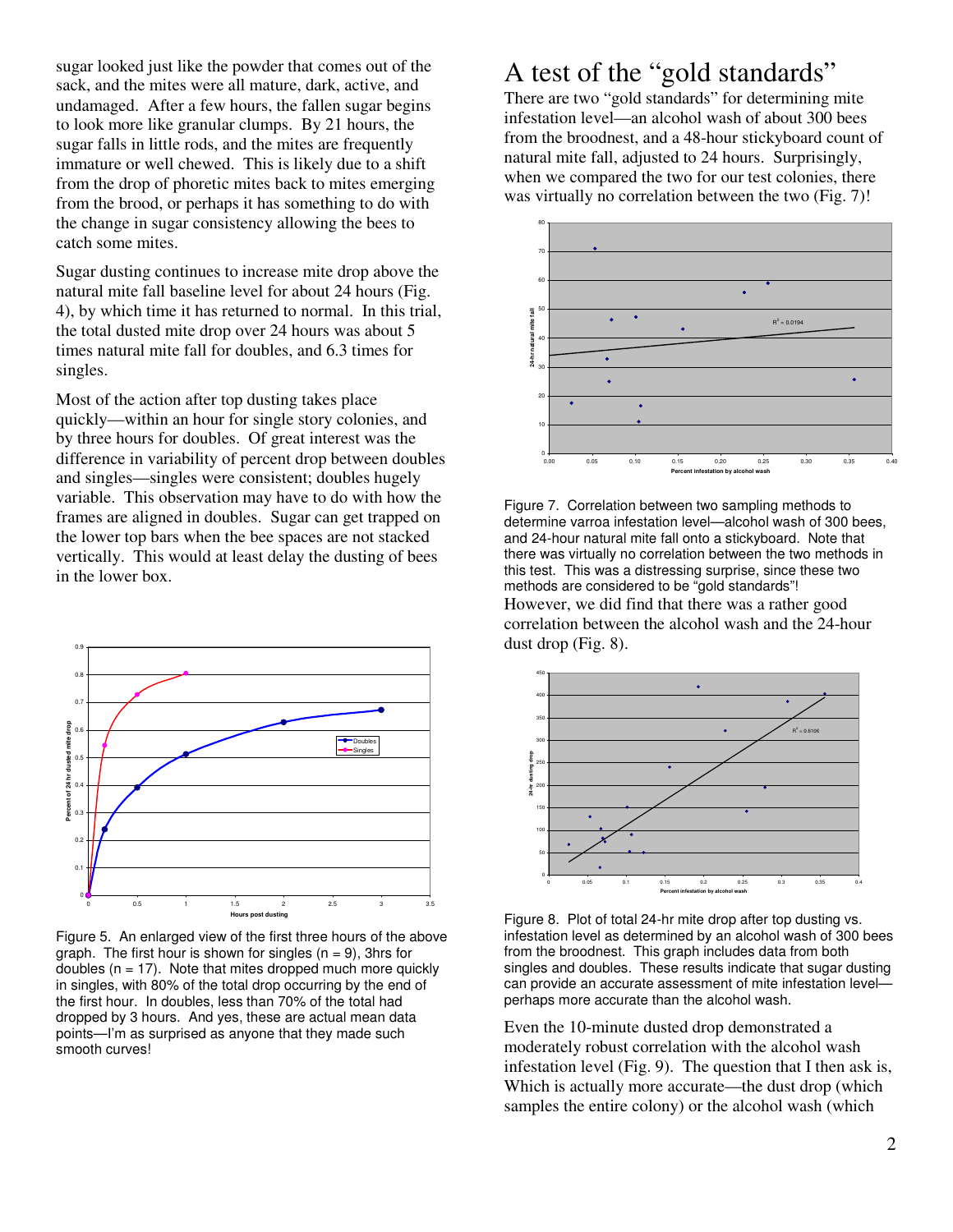samples only 300 bees)? I've personally become quite fond of the 10-minute dust drop. We'll look into this next month when I report on my next test of the method.

# For Sale

For Sale: Country Rubes Combo Screened Bottom Boards Special NCBA Club Price! Call Janet for details. 530-913-2724 or email at rubes@countryrubes.com.



# November Minutes

President Rob Slay opened with Q&A: More CA beekeepers have Russian bees, and are hiving them in remote areas to keep pure. They look like and cross with Carniolans, but replace the queen oftener, and are used to cold climates, short seasons and high production. Italian bees are better pollinators, Russians better housekeepers.

ELECTION for 2009: Rob Shay was voted President; Karla Hanson V-P; Janet Brisson Treasurer; Jack Meeks

#### **Sacramento Beekeeping Supplies**

- Complete line of all beekeeping supplies
- American dealer for Sheriff suits
- Gifts—bee themed children's wear, tableware, garden décor, etc
- Books—children's beekeeping, homemade cosmetics, candles
- Beeswax candles, molds, waxes (soy and paraffin too) dyes, scents, and wicks
- Honeycomb sheets for rolling candles—35 colors

2110 X Street, Sacramento, CA 95818 (916) 451-2337 fax (916) 451-7008 Webpage at www.sacramentobeekeeping.com email: info@sacramentobeekeeping.com Open Tuesday through Saturday 10:00 – 5:30 **MAIL ORDERS RECEIVE QUICK SERVICE** 

Secretary. Board members: Leslie Gault, Randy Oliver, Deborah Morowski, Larry Merritt. Steve Reynolds will mail newsletters; Tynowyn Slattery, librarian; Swarm Hotline and raffle Lynn Williams.

PROGRAM: Randy Oliver visited beekeepers worldwide and showed images of his travels. Australian innovations in transport and hiving developed because of sparse nectar and long distances. December 1 meeting at 6:00 for socializing, potluck and Pirate Gift Exchange. Bring a gift for someone to steal, dish to share, utensils, and beverages. August starting balance \$1907.17, no deposits, 94.41 Payments, Balance \$1812.76 September \$1812.76, 104.50 deposited, 1917.16 sub-total, \$156.05 payments Balance 1761.21 October 08 \$1761.21, 59 deposited, 1820.21 sub-total, 49.02 payments, balance \$1771.19 November 08, 1771.19, deposited 88.75, 1859.94 subtotal, 64.31 payments, ending balance 1795.63

Jack Meeks, sec

#### Cottage Cosmetics

A how-to guide for making fine olive oil soap and all natural personal care products using beeswax is available from local author and herbalist, Linnie McNaughton. The guide includes detailed instructions. To order send a check for \$15 to: Green Blessings 21055 Dog Bar Road Grass Valley 95949 Call (530) 906-0831

For more information, go to secure website: greenblessings.com or call Linnie at: (530) 906-0831

## STRAWBERRY ALERT

By Janet Brisson

We just discovered an insidious pest in the soil on our farm. Symphylans are tiny, ¼" or less arthropods, like centipedes, that reside in soils that are light and airy, high in organics and eats the roots of seedlings and young transplants, particularly Cole crops like broccoli, beets and spinach. They travel in earthworm burrows and travel more vertical than horizontal, so the infestations tend to be localized at the beginning. Anyone who has broccoli and cabbages starts from us are fine, they were grown in the greenhouse and had not been outside yet. But the strawberries are another story, we dug those up in the garden and they could be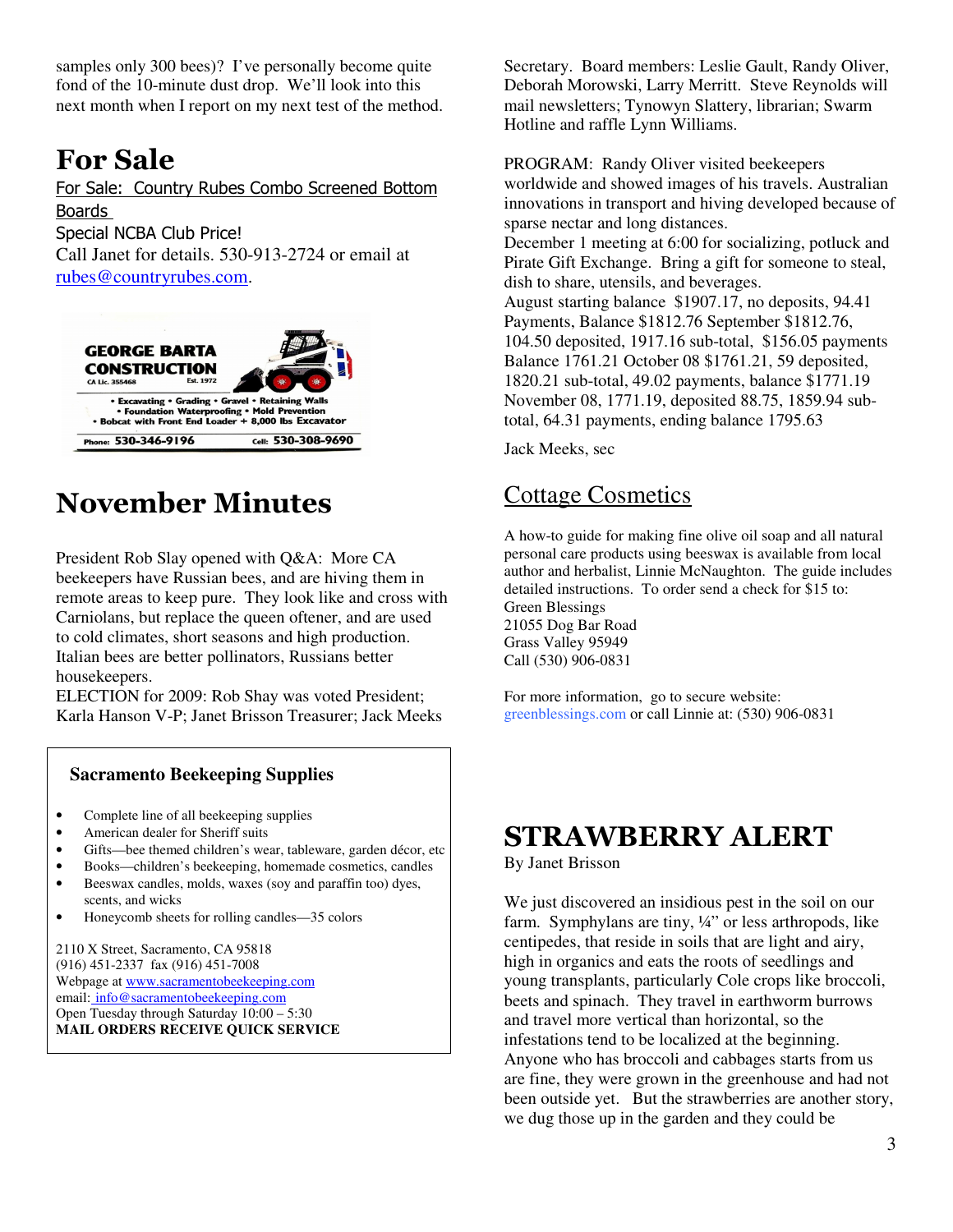harboring these critters. Anyone who took strawberry plants at the October's beekeepers meeting needs to dig them up and look at the roots. If you see them, you should remove the soil around the roots. Luckily, they don't' travel far if there's food. We dug up a bunch of our strawberry plants that we transplanted, and we found some in just a few plants. It was our Cole plants that we transplanted outside that have a huge number of these symphylans running around the roots.

It really kills when you do everything right as an organic farmer, no till, raised beds, unlimited amounts of compost and water, and all that turns into the perfect home for this horrific pest. For the unprepared gardener, you plow up fallow land and plant in your garden and it's in great shape for 4 or 5 years. Then suddenly, you can't grow certain plants; beets and spinach sprout and die, the broccoli turns purple, the stems turn to wire and the roots are stunted. You think you need more compost, more water, maybe the moon was in the wrong phase. We thought it had something to do with the water from the new well we had dug around that time.

Some of the organic solutions are to till, then compact your soil, planting cover crops of certain types of oats and beans and using trap crops like potatoes. It's also advocated in cases of severe infestations, is to have two vegetable plots, one is planted and the other is fallow, allowing to revert back to grass land and rotating every 3 years.

 If you have any questions, please feel free to contact me and I sincerely apologize for any problems this has caused.

– Janet—





# Honey Almond Brittle

- 2 cups sugar
- 1 cup honey
- 1 Tablespoon butter
- 1 cup water
- 1/8 teaspoon salt
- 2 cups slivered blanched almonds

In a heavy-bottomed saucepan, stir together sugar, honey, salt, and water . Stir until sugar has dissolved. Bring to a boil and continue to cook until mixture reaches 300 degrees F on a candy thermometer.

Remove from heat and add butter and almonds, stirring only enough to mix them in.

Pour mixture out onto a well buttered marble slab or cookies sheet with edges. Spread using a spatula or the back of a large spoon until the mixture is very thin.

When mixture is cold, break it up into irregular shaped pieces. Store in a cool dry place in air-tight container.